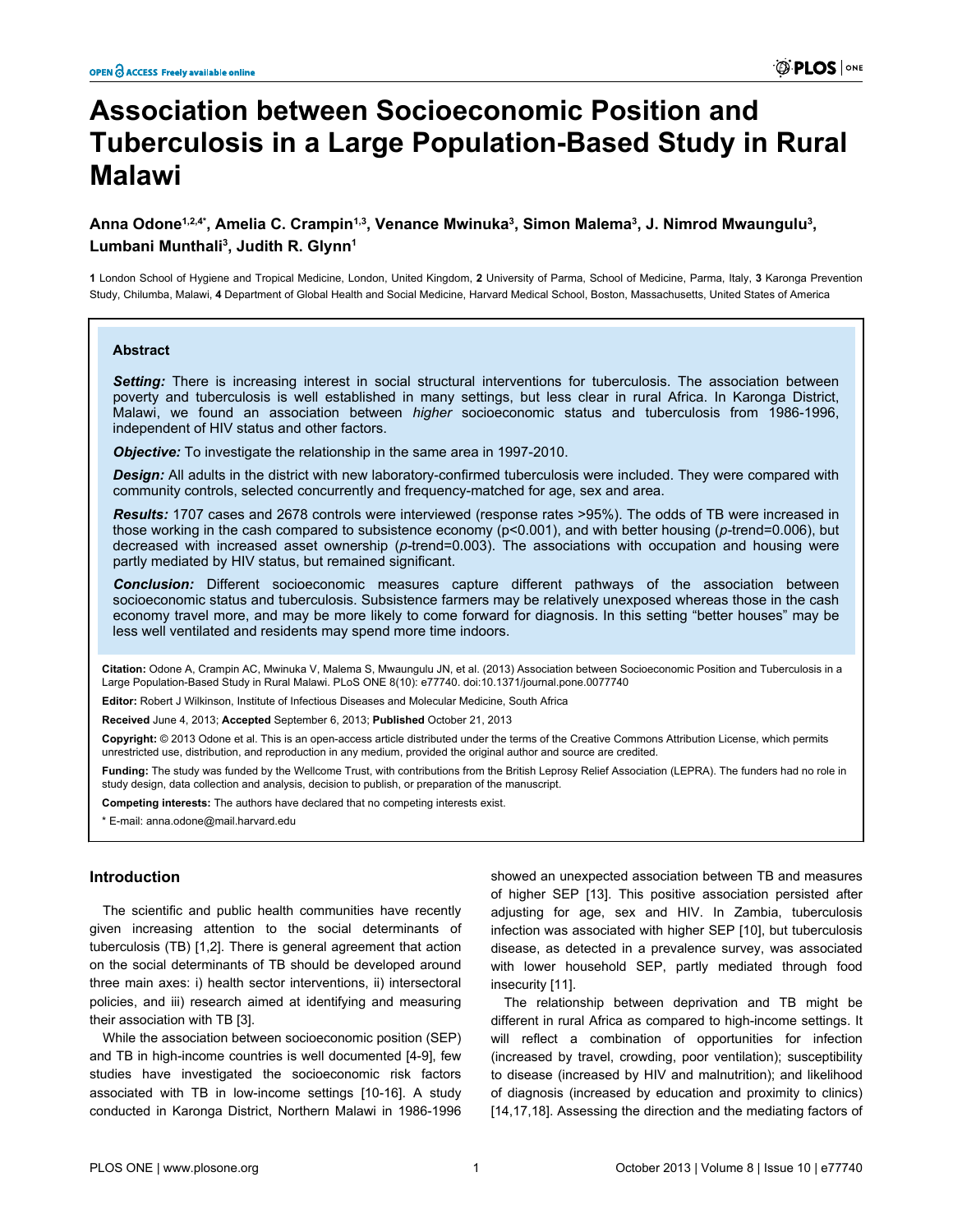such an association is of fundamental importance for guiding effective preventive measures and control programmes.

We investigated the relationship between socioeconomic factors and TB in Karonga District, Malawi for the period 1997-2010.

## **Methods**

Ethics statement: ethics approval for the study was received from the Health Sciences Research Committee, Malawi, and the ethics committee of the London School of Hygiene & Tropical Medicine, UK. Individual written consent was sought from cases and controls, with separate written consent for HIV testing.

A series of large-scale population-based case-control studies were conducted as part of The Karonga Prevention Study in northern Malawi to investigate the changing role of HIV, the importance of household contact and other risk factors for TB [[19-22\]](#page-6-0). Here we assess associations with socio-economic factors. The source population underlying the current study is the general population aged ≥15 years of the whole Karonga District from 1997 to 2010.

Subjects were included in the study as cases if they had a diagnosis of confirmed or probable TB, and had not had TB previously, and were resident in the district [\[23\]](#page-6-0). Pulmonary TB was defined as confirmed or probable if they had at least one positive smear or culture (excluding those with only a single smear with <10 acid fast bacilli/100 fields). Extra-pulmonary TB was defined as confirmed or probable if there was a positive result from smear, culture or biopsy [[23\]](#page-6-0).

All incident TB cases diagnosed in the district during the study period were included in the study. Case ascertainment was carried out through a system of 'enhanced' passive TB surveillance [\[23\]](#page-6-0).

Controls were concurrently selected from 1998 onwards. They were frequency matched to cases on sex, age, population density and area. A field-based random sampling method, described in detail elsewhere [[24](#page-6-0)], was used to select controls from the source population. This used random starting places in the district, weighted by population density, and a spinning top to choose a random direction for the field teams to walk to find controls of the pre-specified sex and age band.

Exposures were assessed through questionnaires administered in-person after informed consent was given. Individual-level variables, including education level, and occupation, were collected for the entire study period. Cases were interviewed in hospital or health facility and asked about exposures before the onset of symptoms [[23](#page-6-0)]. Controls were interviewed at home. Household-level variables were collected during home visits to both cases and controls for the period 1998-2005. A dwelling score and an asset index were built to classify households in different socioeconomic categories as described elsewhere [\[25\]](#page-7-0). The dwelling score depended on house construction (eg high scores for cement floors and tin ("iron") or tile roofs, low for mud floors and thatch). The asset score was based on the average monetary value of a number of commonly owned assets. Occupation of the head of household was also considered as a measure of household

SEP. HIV testing of cases and controls was carried out after counseling and if consent was given [[23](#page-6-0)]. Results were reported to the individuals unless they did not want to know them.

On the basis of the literature on biological and social determinants of TB, a conceptual framework [[26](#page-7-0)] was developed to describe the association between SEP and TB disease in terms of distal and proximal risk factors, a priori confounders and other possible confounders [\(Figure 1](#page-2-0)). The main exposures of interest were SEP variables. SEP was considered a distal determinant of TB [[26](#page-7-0)], and it was hypothesized that some of the effect of SEP could be mediated through behavioural (smoking) [\[27\]](#page-7-0), biological (HIV) [\[27,28](#page-7-0)] and transmission (TB contact) [\[27\]](#page-7-0) risk factors. The modelling strategy was built on the basis of the conceptual framework. The whole dataset was used to explore the association between TB and SEP at the individual level. The 1998-2005 dataset was used to explore the association between TB and SEP at the household level. Effect estimates were expressed as unadjusted and adjusted odds ratios (ORs) with their 95% confidence intervals (95%CI) and were derived from univariable and multivariable logistic regression modelling. When exploring the mediation pathway, a reduction in the SEP effect estimate after inclusion of proximal risk factors in the models was considered as evidence of mediation [\[10,11](#page-6-0)]. HIV status was not available for 12% of cases and 18% of controls. As this is such an important risk factor for TB, and in order to fully account for the effect of HIV, the regression analyses exploring mediation of SEP by HIV were restricted to subjects with known HIV status as well as to subjects with non-missing SEP variables.

## **Results**

Between 1997 and 2010, 1,707 TB cases were identified in Karonga. A total of 2,678 controls were included. All cases and 96% of selected controls were interviewed. Demographic characteristics were available for all study subjects. Among cases, 50.8% were females. The mean age of cases was 37 years (SD=13). Because of the frequency-matched design and concurrent selection of controls, age, sex and calendar period distribution were similar for cases and controls.

The socioeconomic profile of the study population at the individual level is presented in [Table 1](#page-3-0). Fewer than 10% of both cases and controls had no education or had attended secondary/tertiary-level education. The majority of study participants were subsistence farmers. In the univariable analysis, the odds of TB increased with increasing levels of education (test for trend, p<0.001). Being employed in small businesses/trade/manual work and being salaried/employed in large businesses were associated with increasing odds of TB, ORs being 2.04 (95%CI:1.67-2.50) and 2.19 (95%CI: 1.75-2.75), respectively, compared to farmers.

More than half the cases were HIV positive compared to 12.5% of the controls, giving an OR of 7.89 (95%CI:6.63-9.40). TB contact within the family was associated with 2.3 times increase in the odds of TB.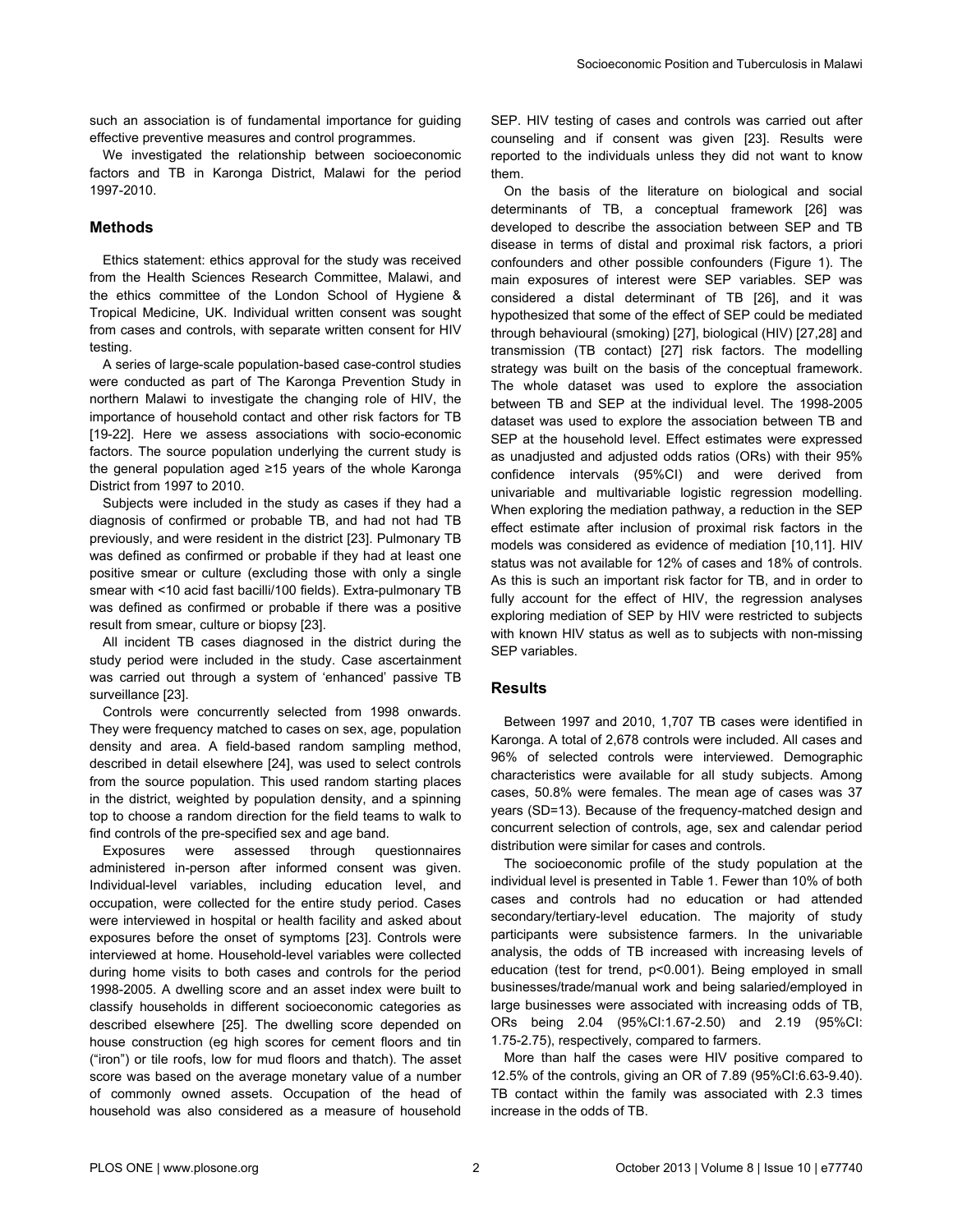<span id="page-2-0"></span>

**Figure 1. Conceptual framework.** The conceptual framework describes the association between socioeconomic position (SEP) and tuberculosis (TB) disease in terms of distal and proximal risk factors, *a priori* confounders and other possible confounders. \* dotted line = "reverse causality", not explored as not relevant for incident cases (see *Discussion* section). doi: 10.1371/journal.pone.0077740.g001

After adjusting for *a priori* confounders (age, sex, area and calendar period), there was still strong evidence of association between individual occupation and TB while there was weak evidence of association between education and TB. The multivariable analysis of the association between SEP and TB at the individual level is presented in [Table 2.](#page-4-0)

There was still evidence of a positive association between TB and being employed in small businesses/trade/manual work (OR=1.90, 95%CI:1.50-2.41) and being salaried/employed in large businesses (OR=1.94, 95%CI:1.46-2.59) compared to subsistence farming. Adjusting for distance to closest heath centre and the hospital made little difference to the results. HIV partly mediated the associations with these jobs in the cash economy although, after including HIV in the model, there was still evidence of an association ([Table 2](#page-4-0)). Neither of the other hypothesized mediating factors (smoking and TB contact) led to changes in the association between TB and education or occupation (not shown).

The 1998-2005 subset used to analyse the association between TB and household-level SEP included 867 cases and 1,788 controls. The distribution of socio-demographic characteristics, HIV, smoking habit and distance to health

centres was similar to that reported for the whole dataset. At the univariable level, increasing dwelling scores were associated with increased odds of TB (test for trend, p=0.002) [\(Table 3\)](#page-4-0). A weak trend in the opposite direction was evident between asset index and TB. With regard to occupation of head of household, being salaried or employed in large business was associated with increased odds of TB (OR=1.25, 95%CI:1.01-1.56). After adjusting for *a priori* confounders (age, sex, area and calendar period), effect estimates for housing, asset possession and occupation of head of household were only minimally changed [\(Table 3](#page-4-0)).

The multivariable analysis of the association between SEP and TB at the household level is presented in [Table 4](#page-5-0). After adjusting for confounders, including individual-level SEP measures and distance to health centre and hospital, increasing dwelling scores were still associated with increased odds of TB, odds being respectively 29%, 36% and 56% higher in subjects with dwelling score 2, 3 and 4 as compared to the lowest value. In contrast, higher asset indices were associated with decreased odds of TB, odds being respectively 18%, 24% and 35% lower in subjects with asset index 3, 4 and 5 as compared to the lowest value. These patterns were maintained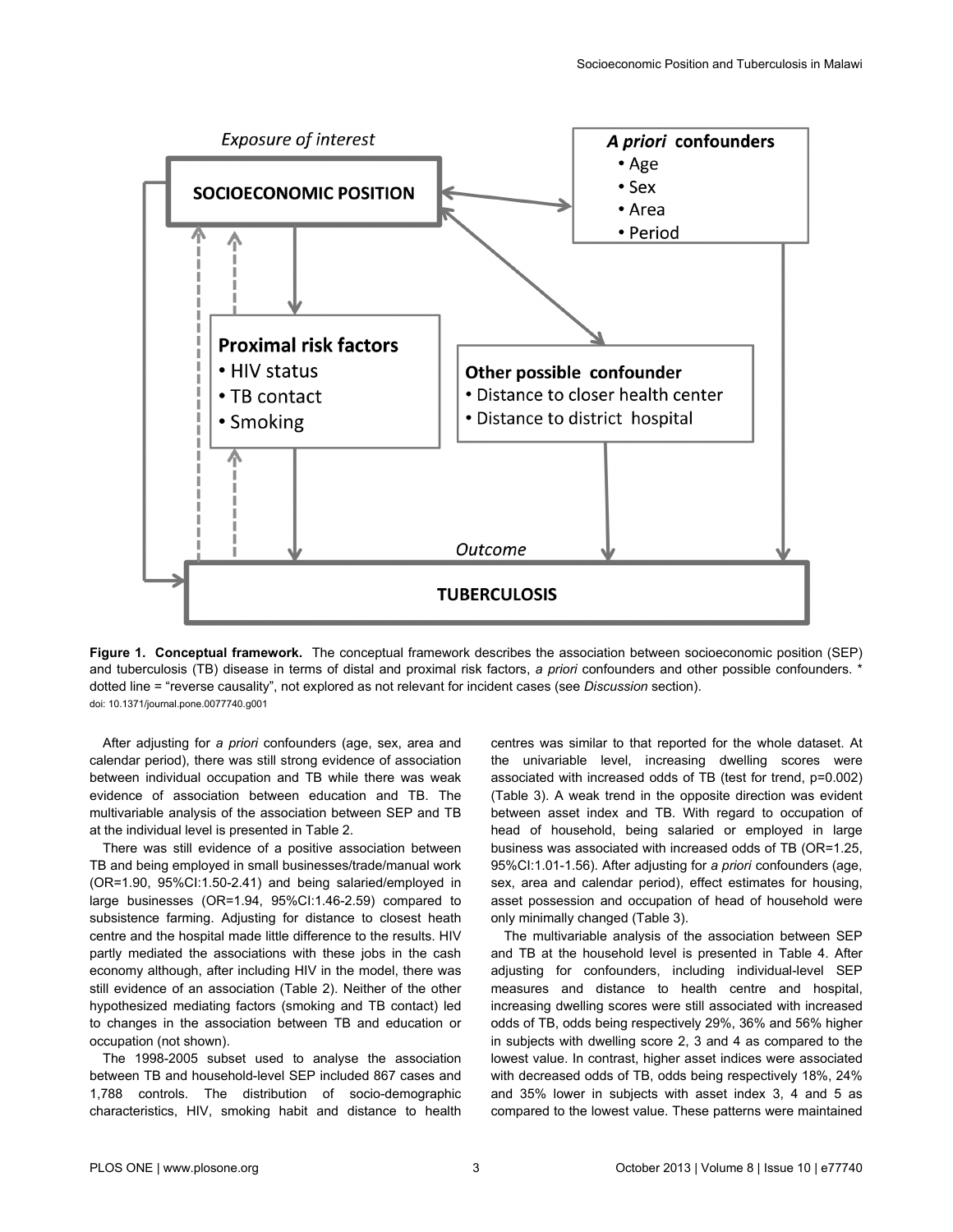<span id="page-3-0"></span>**Table 1.** Individual-level risk factors for Tuberculosis, Karonga district: 1997-2010.

|                                      |             | CASES (N=1707) CONTROLS (N=2678) | OR (95%CI)-Unadjusted |                      | OR (95%CI)- Adjusted for a priori confounders <sup>\$</sup> |          |  |
|--------------------------------------|-------------|----------------------------------|-----------------------|----------------------|-------------------------------------------------------------|----------|--|
|                                      | no.(%)      | no.(%)                           |                       |                      |                                                             |          |  |
| Schooling                            |             |                                  |                       |                      |                                                             |          |  |
| None                                 | 102(5.98)   | 218(8.14)                        | 1.00                  | p=0.003              | 1.00                                                        | $p=0.04$ |  |
| 1-5 years primary                    | 592(34.68)  | 1094(40.85)                      | $1.16(0.90-1.49)$     |                      | $0.88(0.67 - 1.16)$                                         |          |  |
| 6-8 years primary                    | 703(41.18)  | 1183(44.17)                      | $1.27(0.99-1.64)$     |                      | $0.98(0.74-1.29)$                                           |          |  |
| Secondary/tertiary                   | 155(9.08)   | 179(6.68)                        | $1.85(1.34 - 2.55)$   |                      | 1.29 (0.90-1.84)                                            |          |  |
| Missing                              | 155(9.08)   | 4(0.15)                          |                       |                      |                                                             |          |  |
| Individual occupation                |             |                                  |                       |                      |                                                             |          |  |
| Farmer/fisherman                     | 897(52.55)  | 1793(66.95)                      | 1.00                  | p<0.001              | 1.00                                                        | p<0.001  |  |
| Not working/child/retired/casual     | 207(12.13)  | 476(11.77)                       | $0.86(0.72 - 1.04)$   |                      | $0.83(0.68-1.01)$                                           |          |  |
| Manual/trade/small business          | 226(13.24)  | 221(8.25)                        | 2.04(1.67-2.50)       |                      | 1.95 (1.57-2.43)                                            |          |  |
| Salaried/large business              | 181(10.60)  | 165(6.16)                        | $2.19(1.75 - 2.75)$   |                      | 2.16 (1.69-2.76)                                            |          |  |
| Missing                              | 196(11.48)  | 23(0.86)                         |                       |                      |                                                             |          |  |
| <b>HIV status</b>                    |             |                                  |                       |                      |                                                             |          |  |
| HIV-                                 | 619(36.26)  | 1854(69.23)                      | 1.00                  | p<0.001              | 1.00                                                        | p<0.001  |  |
| HIV+                                 | 883(51.73)  | 335(12.51)                       | 7.89(6.63-9.40)       |                      | $9.28(7.8-11.03)$                                           |          |  |
| Missing                              | 205(12.01)  | 489(18.26)                       |                       |                      |                                                             |          |  |
| Smoking habit (ever smoked)          |             |                                  |                       |                      |                                                             |          |  |
| No                                   | 1120(65.61) | 2155(80.47)                      | 1.00                  | p<0.001              | 1.00                                                        | $p=0.15$ |  |
| Yes                                  | 170(9.96)   | 473(17.66)                       | $0.69(0.57 - 0.84)$   |                      | $0.85(0.68-1.06)$                                           |          |  |
| Missing                              | 417(24.43)  | 50(1.87)                         |                       |                      |                                                             |          |  |
| <b>TB</b> contact                    |             |                                  |                       |                      |                                                             |          |  |
| None                                 | 967(56.65)  | 1864(69.60)                      | 1.00                  | p<0.001              | 1.00                                                        | p<0.001  |  |
| Yes, outside the family              | 173(10.13)  | 343(12.81)                       | $0.97(0.80 - 1.19)$   |                      | $0.82(0.66-1.02)$                                           |          |  |
| Yes, within the family               | 441(25.83)  | 369(13.78)                       | $2.3(2.00-2.80)$      |                      | 2.31 (1.96-2.73)                                            |          |  |
| <b>Both</b>                          | 75(4.39)    | 95(3.55)                         | $1.52(1.11 - 2.01)$   |                      | 1.25 (0.90-1.74)                                            |          |  |
| Missing                              | 51(2.99)    | 7(0.26)                          |                       |                      |                                                             |          |  |
| Distance to closest health centre    |             |                                  |                       |                      |                                                             |          |  |
| $<$ 2(Km)                            | 462(27.07)  | 699(26.10)                       | 1.00                  | $p=0.6$              | 1.00                                                        | $p=1.0$  |  |
| $2 - 4$                              | 813(47.63)  | 1263(47.16)                      | $0.97(0.84 - 1.13)$   |                      | $0.99(0.84 - 1.15)$                                         |          |  |
| >4                                   | 430(25.19)  | 706(26.36)                       | $0.92(0.78 - 1.09)$   |                      | $0.98(0.82 - 1.18)$                                         |          |  |
| Missing                              | 2(0.12)     | 10(0.37)                         |                       |                      |                                                             |          |  |
| <b>Distance to district hospital</b> |             |                                  |                       |                      |                                                             |          |  |
| $<2$ (Km)                            | 249(14,59)  | 354(13.22)                       | 1.00                  | p=0.003 <sup>a</sup> | 1.00                                                        | $p=0.3$  |  |
| $-10$                                | 538(31.52)  | 730(27.26)                       | $1.05(0.86 - 1.28)$   |                      | $1.1(0.89-1.36)$                                            |          |  |
| $10 - 25$                            | 458(26.83)  | 820(30.62)                       | $0.79(0.65 - 0.97)$   |                      | $0.89(0.68 - 1.17)$                                         |          |  |
| >25                                  | 460(26.95)  | 760(28.38)                       | $0.86(0.70-1.05)$     |                      | $0.97(0.74-1.25)$                                           |          |  |
| Missing                              | 2(0.12)     | 14(0.52)                         |                       |                      |                                                             |          |  |

 $OR = odds ratio$ .  $Cl = confidence intervals$ 

\$ = adjusted for age, sex, area and calendar period.

All p-values obtained through Likelihood ratio test (LRT)

doi: 10.1371/journal.pone.0077740.t001

after adding smoking and TB contact in the regression models (not shown). HIV appeared to partly mediate the relationship between dwelling score and TB and adjusting for HIV strengthened the trend with asset score. Associations with occupation of head of household were weak after adjusting for HIV.

## **Discussion**

Our results show that TB was more common in those working in the cash economy than those in the subsistence economy. At the household level, TB was more common in those living in better built houses. In contrast, households with more assets had lower odds of TB. When exploring the mediation pathway, there was little evidence that either smoking habit or close contact with known TB cases explained any of the association between TB and the variables of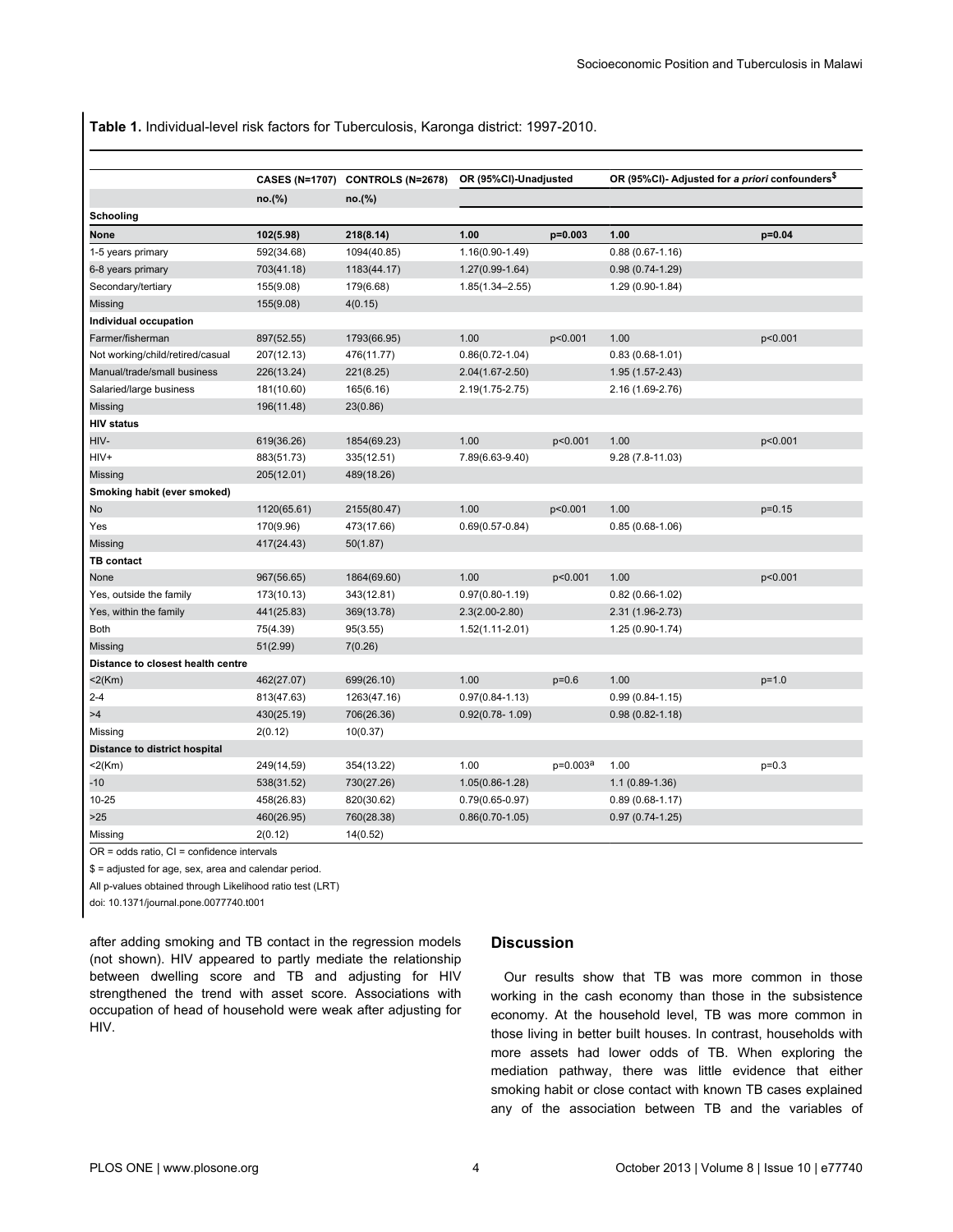<span id="page-4-0"></span>**Table 2.** Individual-level socioeconomic risk factors for Tuberculosis.

|                                  | <b>CASES (N=1344)</b> | CONTROLS (N=2169) | OR (95%CI)          |         | OR <sup>2</sup> (95%CI) Exploring HIV mediation |          |
|----------------------------------|-----------------------|-------------------|---------------------|---------|-------------------------------------------------|----------|
|                                  | no.(%)                | no.(%)            |                     |         |                                                 |          |
| Schooling                        |                       |                   |                     |         |                                                 |          |
| None                             | 95(7.07)              | 158(7.28)         | 1.00                | $p=0.4$ | 1.00                                            | $p=0.3$  |
| 1-5 years primary                | 522(38.84)            | 877(40.43)        | $0.77(0.57 - 1.04)$ |         | $0.74(0.53-1.03)$                               |          |
| 6-8 years primary                | 615(45.76)            | 994(45.83)        | $0.82(0.61 - 1.11)$ |         | $0.73(0.52 - 1.02)$                             |          |
| Secondary/tertiary               | 112(8.33)             | 140(6.45)         | $0.81(0.54 - 1.23)$ |         | $0.69(0.43 - 1.09)$                             |          |
| Individual occupation            |                       |                   |                     |         |                                                 |          |
| Farmer/fisherman                 | 806(59.97)            | 1438(66.30)       | 1.00                | p<0.001 | 1.00                                            | $p=0.04$ |
| Not working/child/retired/casual | 186(13.84)            | 403(18.58)        | $0.79(0.64 - 0.98)$ |         | $0.89(0.7-1.13)$                                |          |
| Manual/trade/small business      | 207(15.40)            | 191(8.81)         | $1.90(1.50 - 2.41)$ |         | 1.44(1.11-1.88)                                 |          |
| Salaried/large business          | 145(10.79)            | 137(6.32)         | $1.94(1.46 - 2.59)$ |         | $1.46(1.06 - 2.01)$                             |          |

Exploring the mediation effect of HIV. Karonga district: 1997-2010.

OR = odds ratioCI = confidence intervals

\*. subset of subjects with known HIV status

1. adjusted for age, sex, area, calendar period, distance to closest health centre, distance to district hospital

2. adjusted for age, sex, area, calendar period, distance to closest health centre, distance to district hospital and HIV

Note: all p-values obtained through Likelihood ratio test (LRT)

doi: 10.1371/journal.pone.0077740.t002

**Table 3.** Household-level socioeconomic risk factors for Tuberculosis, Karonga district: 1998-2005.

|                                   |            | CASES (N=867) CONTROLS (N=1788) | OR (95%CI)-Unadjusted |              | OR (95%CI)- Adjusted for a priori confounders <sup>\$</sup> |              |  |
|-----------------------------------|------------|---------------------------------|-----------------------|--------------|-------------------------------------------------------------|--------------|--|
|                                   | no.(%)     | no.(%)                          |                       |              |                                                             |              |  |
| <b>Dwelling score</b>             |            |                                 |                       |              |                                                             |              |  |
| 1(lowest)                         | 174(20.7)  | 534(29.87)                      | 1.00                  | $p=0.002^a$  | 1.00                                                        | $p = 0.008a$ |  |
| 2                                 | 316(36.45) | 739(41.33)                      | $1.31(1.06-1.63)$     |              | 1.29 (1.02-1.62)                                            |              |  |
| 3                                 | 163(18.80) | 344(19.24)                      | $1.45(1.13 - 1.87)$   |              | $1.49(1.13-1.96)$                                           |              |  |
| 4(highest)                        | 72(8.30)   | 145(8.11)                       | $1.52(1.10-2.12)$     |              | 1.43 (1.00-2.03)                                            |              |  |
| Missing                           | 142(16.38) | 26(1.45)                        |                       |              |                                                             |              |  |
| <b>Asset index</b>                |            |                                 |                       |              |                                                             |              |  |
| 1(lowest)                         | 149(17.19) | 318(17.79)                      | 1,00                  | $p = 0.11^a$ | 1.00                                                        | $p=0.10^a$   |  |
| 2                                 | 119(13.73) | 271(15.16)                      | $0.94(0.7-1.25)$      |              | $0.97(0.72 - 1.31)$                                         |              |  |
| $\mathbf{3}$                      | 146(16.84) | 376(21.03)                      | $0.83(0.63 - 1.09)$   |              | $0.87(0.66-1.16)$                                           |              |  |
| 4                                 | 183(21.11) | 450(25.17)                      | $0.87(0.67-1.3)$      |              | $0.87(0.67 - 1.14)$                                         |              |  |
| 5(highest)                        | 133(15.34) | 353(19.74)                      | $0.80(0.61 - 1.06)$   |              | $0.80(0.60-1.07)$                                           |              |  |
| Missing                           | 137(15.80) | 20(1.12)                        |                       |              |                                                             |              |  |
| Occupation of head of household   |            |                                 |                       |              |                                                             |              |  |
| Farmer/fisherman                  | 591(68.17) | 1274(71.25)                     | 1.00                  | $p=0.04$     | 1.00                                                        | $p=0.04$     |  |
| Not working/ child/retired/casual | 16(1.85)   | 54(3.02)                        | $0.64(0.36-1.13)$     |              | $0.54(0.30-0.97)$                                           |              |  |
| Manual/trade/small business       | 82(9.46)   | 207(1.58)                       | $0.85(0.65-1.12)$     |              | $0.78(0.58-1.05)$                                           |              |  |
| Salaried/large business           | 146(16.61) | 249(13.93)                      | $1.25(1.10-1.56)$     |              | $1.09(0.85-1.39)$                                           |              |  |
| Missing                           | 34(3.92)   | 4(0.22)                         |                       |              |                                                             |              |  |

OR = odds ratio, CI = confidence intervals

a. test for trend

adjusted for age, sex, area and calendar period.

All p-values obtained through Likelihood ratio test (LRT)

doi: 10.1371/journal.pone.0077740.t003

interest. As expected, HIV was a major risk factor for TB in the area and acted as mediating proximal risk factor, partly but not completely explaining the association with occupation and house construction.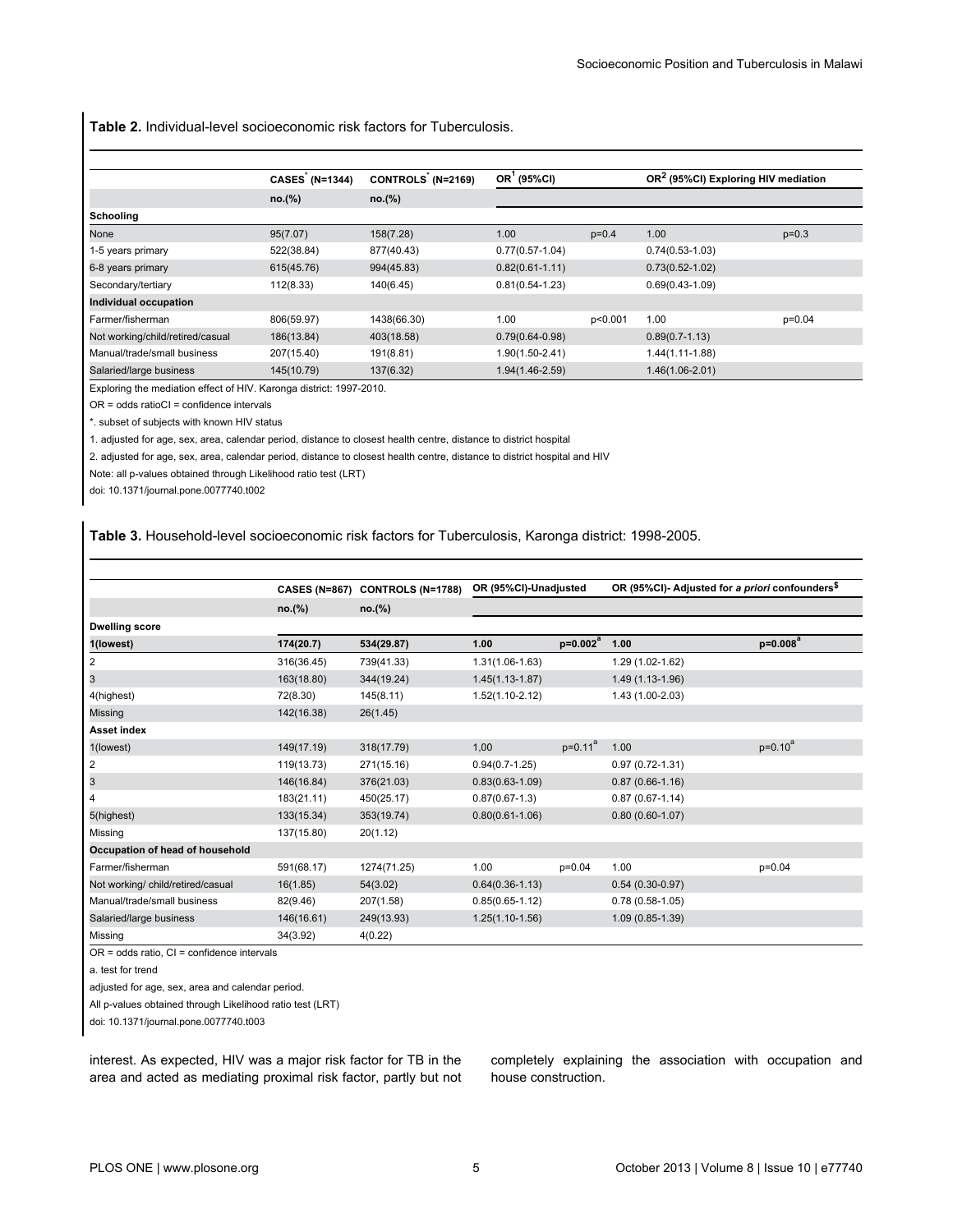<span id="page-5-0"></span>**Table 4.** Household-level socioeconomic risk factors for Tuberculosis.

|                                   | <b>CASES (N=567)</b> | CONTROLS (N=1,410) | $OR1$ (95%CI)       |                  | OR <sup>2</sup> (95%CI)<br><b>Exploring HIV mediation</b> |             |
|-----------------------------------|----------------------|--------------------|---------------------|------------------|-----------------------------------------------------------|-------------|
|                                   | no.(%)               | no.(%)             |                     |                  |                                                           |             |
| <b>Dwelling score</b>             |                      |                    |                     |                  |                                                           |             |
| 1(lowest)                         | 143(25.22)           | 425(30.14)         | 1.00                |                  | 1.00                                                      |             |
| 2                                 | 256(44.97)           | 587(41.63)         | $1.29(0.98 - 1.68)$ | $p=0.04^{\circ}$ | $1.41(1.05-1.89)$                                         | $p=0.2^a$   |
| 3                                 | 117(20.63)           | 281(19.93)         | $1.36(0.96 - 1.93)$ |                  | $1.20(0.82 - 1.76)$                                       |             |
| 4(highest)                        | 52(9.17)             | 117(8.30)          | $1.56(0.96 - 2.52)$ |                  | 1.40(0.82-2.37)                                           |             |
| <b>Asset index</b>                |                      |                    |                     |                  |                                                           |             |
| 1(lowest)                         | 115(20.28)           | 244(17.30)         | 1.00                |                  | 1.00                                                      |             |
| $\overline{\mathbf{c}}$           | 98(17.28)            | 207(14.68)         | $1.10(0.77 - 1.56)$ | $p=0.003^4$      | $0.98(0.67 - 1.45)$                                       | $p=0.002^a$ |
| 3                                 | 113(19.93)           | 306(21.70)         | $0.82(0.59 - 1.14)$ |                  | $0.76(0.52 - 1.09)$                                       |             |
| 4                                 | 138(24.34)           | 370(26.24)         | $0.76(0.54 - 1.05)$ |                  | $0.66(0.46-0.95)$                                         |             |
| 5(highest)                        | 103(18.17)           | 283(20.07)         | $0.65(0.46-0.93)$   |                  | $0.61(0.41-0.90)$                                         |             |
| Occupation of head of household   |                      |                    |                     |                  |                                                           |             |
| Farmer/fisherman                  | 417(73.54)           | 996(70.64)         | 1.00                |                  | 1.00                                                      |             |
| Not working/ child/retired/casual | 10(1.76)             | 41(2.91)           | $0.58(0.27 - 1.25)$ | p=0.006          | $0.62(0.28-1.41)$                                         | $p=0.2$     |
| Manual/trade/small business       | 51(8.99)             | 179(12.70)         | $0.50(0.32 - 0.78)$ |                  | $0.61(0.38-1.00)$                                         |             |
| Salaried/large business           | 89(15.70)            | 194(13.76)         | $0.68(0.45-1.03)$   |                  | $0.84(0.53-1.34)$                                         |             |

Exploring the mediation effect of HIV. Karonga district: 1998-2005.

OR = odds ratioCI = confidence intervals

\*. subset of subjects with known HIV status

1. adjusted for age, sex, area, calendar period, distance to closest health centre, distance to district hospital, education, individual occupation.

2. adjusted for age, sex, area, calendar period, distance to closest health centre, distance to district hospital, education, individual occupation and HIV.

a. test for trend

Note: all p-values obtained through Likelihood ratio test (LRT)

doi: 10.1371/journal.pone.0077740.t004

The results of the current study are in line with previous findings from the same study setting [\[13\]](#page-6-0). One possible interpretation of our findings is that jobs other than subsistence farming or fishing might involve increased travelling (in crowded minibuses), socializing and working in indoor environments and thus be associated with increased risk of exposure to *M.tuberculosis* transmission. Although public sector health care in Malawi is free, there are travel and opportunity costs and these may be more easily afforded by those in the cash economy, leading to increased likelihood of diagnosis. In other African rural settings no association was shown between employment category and TB [[15](#page-6-0)] while other studies provided some evidence that unemployment increased lifetime risk of TB [[14\]](#page-6-0).

Housing quality and asset index are both markers of household wealth, and were correlated with each other to some degree as would be expected  $(r^2=12\%, p<0.001,$  in a linear regression analysis, results not shown). However there was considerable variation: within each category of housing quality there were households with the full range of asset scores, and vice versa. Housing quality and asset index had opposite associations with TB. While household wealth would be expected to be related to lower TB risk, in our study setting, better housing quality may involve less ventilation (glass windows, more solid materials) and also, as another plausible pathway, residents of better houses may spend more time socializing indoors. In this climate there is no need to shelter from the cold and time spent indoors will increase with the

likelihood that the house is well-lit and comfortable. This would increase the risk of *M.tuberculosis* transmission given the presence of an index case. A similar interpretation of the effect of housing quality was given by other authors both in similar [[10](#page-6-0)] and different [\[29\]](#page-7-0) settings. It is also possible that those with better houses may attract more dependents, and thus tend to be more overcrowded. The direction of the association between asset index and TB was in line with previous findings from other African settings and rural China [[14](#page-6-0),[16](#page-6-0)]. Diabetes, which is a risk factor for TB, and is associated with relative affluence in poor settings, is likely to have been rare in the population at the time of the study [\[30-32](#page-7-0)], but it was not measured.

The choice of appropriate SEP indicators in the context of TB studies has recently been debated in the literature [\[33\]](#page-7-0). Categorization of occupation in low-income settings where informal, seasonal and domestic work are more common than formal employment might pose problems and therefore 'occupation' as an exposure variable may fail to correctly assess social stratification [\[34\]](#page-7-0). The rationale for using settingspecific asset index and ad-hoc built dwelling score was to use exposure variables already used and validated in the same study setting [\[25\]](#page-7-0), which were specific for the study population and relevant for the disease studied.

For the purpose of the study we developed a conceptual framework and used it to guide our analysis and interpret our results. This is considered a useful approach to explore causal inference, test pathway-specific hypotheses and plan and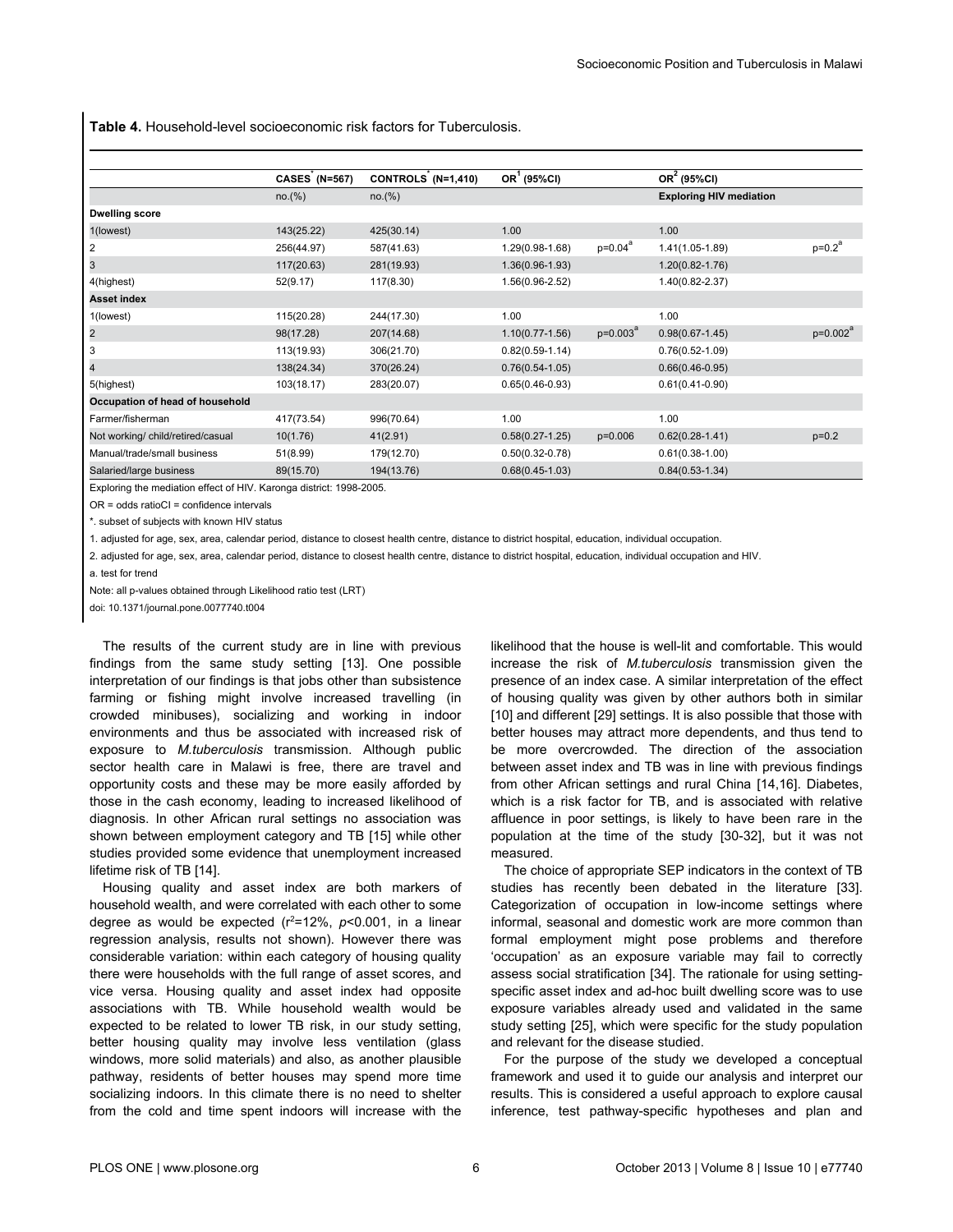<span id="page-6-0"></span>evaluate targeted public health interventions [\[35\]](#page-7-0). Few other studies have analysed the association between SEP and TB using a hierarchical conceptual framework [10,14,[36](#page-7-0),[37\]](#page-7-0).

An important limitation of our study is that we lacked information on proximal risk factors that have been shown to be important mediators in the relationship between SEP and TB in other settings, including malnutrition, food availability, alcohol consumption and co-morbidities [[38](#page-7-0)]. Although TB disease can influence SEP of patients and their households [\[39,40](#page-7-0)], since we restricted the analysis to new TB cases with no previous diagnosis of TB, reverse causality is unlikely to be important in accounting for associations between TB and SEP. Although cases were interviewed in hospital, and controls at home, the assessment of household level indicators was done during household visits for both cases and controls.

#### **Conclusion**

This study provides evidence that the risk of TB varies in different socioeconomic strata of the population in rural Malawi. In addition, it shows how different SEP measures capture different pathways of the association between SEP and TB and how HIV, more than other risk factors, partly mediates this association.

#### **References**

- 1. Chatham House (2012) Centre on Global Health Security Social Protection Interventions for Tuberculosis Control: The Impact, the Challenges, and the Way Forward. Meeting Summary
- 2. Jaramillo E, Lonnroth K, Ramsay A, Reis A (2011) Special Issue: Ethics and social determinants: key elements of tuberculosis prevention, care and control. Int J Tuberc Lung Dis 15: S1-S70. doi: [10.5588/ijtld.11.0071.](http://dx.doi.org/10.5588/ijtld.11.0071)
- 3. Rasanathan K, Sivasankara Kurup A, Jaramillo E, Lönnroth K (2011) The social determinants of health: key to global tuberculosis control. Int J Tuberc Lung Dis 15 Suppl 2: S30-S36. doi:[10.5588/ijtld.10.0691.](http://dx.doi.org/10.5588/ijtld.10.0691) PubMed: [21740657.](http://www.ncbi.nlm.nih.gov/pubmed/21740657)
- 4. Aparicio JP, Capurro AF, Castillo-Chavez C (2002) Markers of disease evolution: The case of tuberculosis. J Theor Biol 215: 227-237. doi: [10.1006/jtbi.2001.2489.](http://dx.doi.org/10.1006/jtbi.2001.2489) PubMed: [12051976.](http://www.ncbi.nlm.nih.gov/pubmed/12051976)
- 5. Grundy E (2005) Commentary: The McKeown debate: time for burial. Int J Epidemiol 34: 529-533. PubMed: [15465905.](http://www.ncbi.nlm.nih.gov/pubmed/15465905)
- 6. Rieder HL (1999). Epidemiologic Basis of Tuberculosis Control. 1st ed. Paris, France: International Union Against Tuberculosis and Lung Disease. pp. 50–52.
- 7. Ploubidis GB, Palmer MJ, Blackmore C, Lim TA, Manissero D et al. (2012) Social determinants of tuberculosis in Europe: A prospective ecological study. Eur Respir J, 40: 925–30. PubMed: [22267772.](http://www.ncbi.nlm.nih.gov/pubmed/22267772)
- 8. Abubakar I, Stagg HR, Cohen T, Mangtani P, Rodrigues LC et al. (2012) Controversies and unresolved issues in tuberculosis prevention and control: a low-burden-country perspective. J Infect Dis 205 Suppl 2: S293-S300. doi:[10.1093/infdis/jir886](http://dx.doi.org/10.1093/infdis/jir886). PubMed: [22448025](http://www.ncbi.nlm.nih.gov/pubmed/22448025).
- 9. Holtgrave DR, Crosby RA (2004) Social determinants of tuberculosis case rates in the United States. Am J Prev Med 26: 159-162. doi: [10.1016/j.amepre.2003.10.014.](http://dx.doi.org/10.1016/j.amepre.2003.10.014) PubMed: [14751330.](http://www.ncbi.nlm.nih.gov/pubmed/14751330)
- 10. Boccia D, Hargreaves J, Ayles H, Fielding K, Simwinga M et al. (2009) Tuberculosis Infection in Zambia: The Association with Relative Wealth. Am J Trop Med Hyg 80: 1004-1011. PubMed: [19478266.](http://www.ncbi.nlm.nih.gov/pubmed/19478266)
- 11. Boccia D, Hargreaves J, De Stavola BL, Fielding K, Schaap A et al. (2011) The Association between Household Socioeconomic Position and Prevalent Tuberculosis in Zambia: A Case-Control Study. PLOS ONE 6: e20824. PubMed: [21698146.](http://www.ncbi.nlm.nih.gov/pubmed/21698146)
- 12. de Alencar Ximenes RA, Militao de Albuquerque Pessoa F, Souza WV, Montarroyos UR, Diniz GTN et al. (2009) Is it better to be rich in a poor area or poor in a rich area? A multilevel analysis of a case-control study of social determinants of tuberculosis. Int J Epidemiol 38: 1285-1294. doi:[10.1093/ije/dyp224](http://dx.doi.org/10.1093/ije/dyp224). PubMed: [19656772](http://www.ncbi.nlm.nih.gov/pubmed/19656772).

In a historical moment when policy makers are willing to commit to address the social determinants of TB, it is of fundamental importance to gain solid epidemiologic evidence on the strength, direction and pathways of the association between SEP and TB. Studies like this could help to guide effective preventive measures as well as 'TB-sensitive' and 'TB-specific' social protection interventions [1].

#### **Acknowledgements**

We thank the Government of the Republic of Malawi for their interest in this Project and the National Health Sciences Research Committee of Malawi for permission to publish the paper.

#### **Author Contributions**

Conceived and designed the experiments: JRG ACC VM SM. Analyzed the data: AO ACC JRG. Wrote the manuscript: LM JRG AO. Contributed to writing the report and have seen and approved the final draft: AO ACC VM SM JNM LM JRG. Led the study: ACC SM VM JNM.

- 13. Glynn JR, Warndorff DK, Malema SS, Mwinuka V, Pönnighaus JM et al. (2000) Tuberculosis: associations with HIV and socioeconomic status in rural Malawi. Trans R Soc Trop Med Hyg 94: 500-503. doi: [10.1016/S0035-9203\(00\)90065-8](http://dx.doi.org/10.1016/S0035-9203(00)90065-8). PubMed: [11132374](http://www.ncbi.nlm.nih.gov/pubmed/11132374).
- 14. Harling G, Ehrlich R, Myer L (2008) The social epidemiology of tuberculosis in South Africa: A multilevel analysis. Soc Sci Med 66: 492-505. doi[:10.1016/j.socscimed.2007.08.026](http://dx.doi.org/10.1016/j.socscimed.2007.08.026). PubMed: [17920743](http://www.ncbi.nlm.nih.gov/pubmed/17920743).
- 15. Hill PC, Jackson-Sillah D, Donkor SA, Otu J, Adegbola RA et al. (2006) Risk factors for pulmonary tuberculosis: a clinic-based case control study in The Gambia. BMC Public Health 6: 156-. PubMed: [16784521](http://www.ncbi.nlm.nih.gov/pubmed/16784521).
- 16. Jackson S, Sleigh AC, Wang GJ, Liu XL (2006) Poverty and the economic effects of TB in rural China. Int J Tuberc Lung Dis 10: 1104-1110. PubMed: [17044202.](http://www.ncbi.nlm.nih.gov/pubmed/17044202)
- 17. Hargreaves JR, Boccia D, Evans CA, Adato M, Petticrew M et al. (2011) The Social Determinants of Tuberculosis: From Evidence to Action. Am J Public Health 101: 654-662. doi[:10.2105/AJPH.](http://dx.doi.org/10.2105/AJPH.2010.199505) [2010.199505](http://dx.doi.org/10.2105/AJPH.2010.199505). PubMed: [21330583](http://www.ncbi.nlm.nih.gov/pubmed/21330583).
- 18. Lienhardt C (2001) From exposure to disease: The role of environmental factors in susceptibility to and development of<br>tuberculosis. Epidemiol Rev 23: 288-301. doi:10.1093/ tuberculosis. Epidemiol Rev 23: 288-301. doi[:10.1093/](http://dx.doi.org/10.1093/oxfordjournals.epirev.a000807) [oxfordjournals.epirev.a000807.](http://dx.doi.org/10.1093/oxfordjournals.epirev.a000807) PubMed: [12192738.](http://www.ncbi.nlm.nih.gov/pubmed/12192738)
- 19. Crampin AC, Glynn JR, Fine PE (2009) What has Karonga taught us? Tuberculosis studied over three decades. Int J Tuberc Lung Dis 13: 153-164. PubMed: [19146741](http://www.ncbi.nlm.nih.gov/pubmed/19146741).
- 20. Crampin A, Kasimba S, Mwaungulu NJ, Dacombe R, Floyd S et al. (2011) Married to M. tuberculosis: risk of infection and disease in spouses of smear-positive tuberculosis patients. Trop Med Int Health 16: 811-818. doi[:10.1111/j.1365-3156.2011.02763.x.](http://dx.doi.org/10.1111/j.1365-3156.2011.02763.x) PubMed: [21447058.](http://www.ncbi.nlm.nih.gov/pubmed/21447058)
- 21. Crampin AC, Floyd S, Ngwira BM, Mwinuka V, Mwaungulu JN et al. (2008) Assessment and evaluation of contact as a risk factor for tuberculosis in rural Africa. Int J Tuberc Lung Dis 12: 612-618. PubMed: [18492326.](http://www.ncbi.nlm.nih.gov/pubmed/18492326)
- 22. Glynn JR, Crampin AC, Ngwira BM, Mwaungulu FD, Mwafulirwa DT et al. (2004) Trends in tuberculosis and the influence of HIV infection in northern Malawi, 1988-2001. AIDS 18: 1459-1463. doi:[10.1097/01.aids.](http://dx.doi.org/10.1097/01.aids.0000131336.15301.06) [0000131336.15301.06.](http://dx.doi.org/10.1097/01.aids.0000131336.15301.06) PubMed: [15199323.](http://www.ncbi.nlm.nih.gov/pubmed/15199323)
- 23. Crampin AC, Glynn JR, Floyd S, Malema SS, Mwinuka VK et al. (2004) Tuberculosis and gender: exploring the patterns in a case control study in Malawi. Int J Tuberc Lung Dis 8: 194-203. PubMed: [15139448.](http://www.ncbi.nlm.nih.gov/pubmed/15139448)
- 24. Crampin AC, Mwinuka V, Malema SS, Glynn JR, Fine PE (2001) Fieldbased random sampling without a sampling frame: control selection for